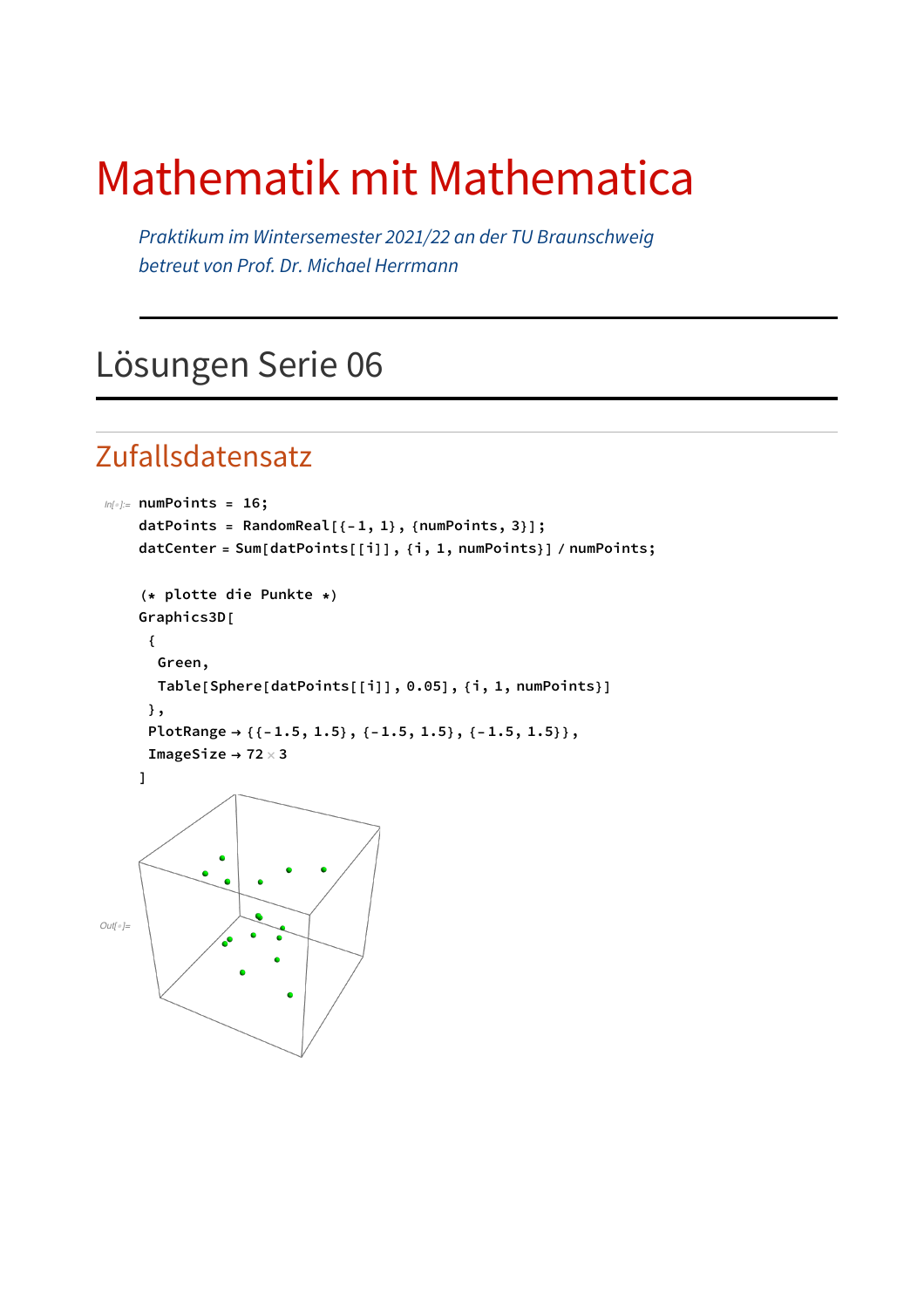### Streudiagramm

```
In[!]:= minVal = Min[Flatten[datPoints]]; (* minimaler Wert *)
    maxVal = Max[Flatten[datPoints]]; (* maximaler Wert *)
    pic1 =
     Show[
      GraphicsGrid[
       Table[
        If[
         k1 ⩵ k2,
          (* graue Box auf der Diagonalen *)
          Graphics[
           {
            GrayLevel[0.8],
            Rectangle[{minVal, minVal}, {maxVal, maxVal}],
            AspectRatio → 1
           },
           FrameTicks → None,
           Frame → True, FrameLabel → {{" ", None}, {" ", None}}
          ],
          (* projizierte Punktwolke auf den Nebendiagonalen *)
          Graphics[
           {
            PointSize[0.02],
            Table[
             {
              Point[{datPoints[[i, k1]], datPoints[[i, k2]]}]
             },
             {i, 1, numPoints}
            ]
           },
           (* einige Optionen *)
           AspectRatio → 1,
           ImageSize → Small,
           PlotRange → {{minVal, maxVal}, {minVal, maxVal}},
           BaseStyle → {FontFamily → "Microsoft Sans Serif", 9},
           Frame → True,
           FrameTicks → None,
           FrameLabel → {{"Koordinate " <> ToString[k2], None},
             {"Koordinate " <> ToString[k1], None}}
         ]
        ],
        {k1, 1, 3}, {k2, 1, 3}
       ]
      ]
     ]
```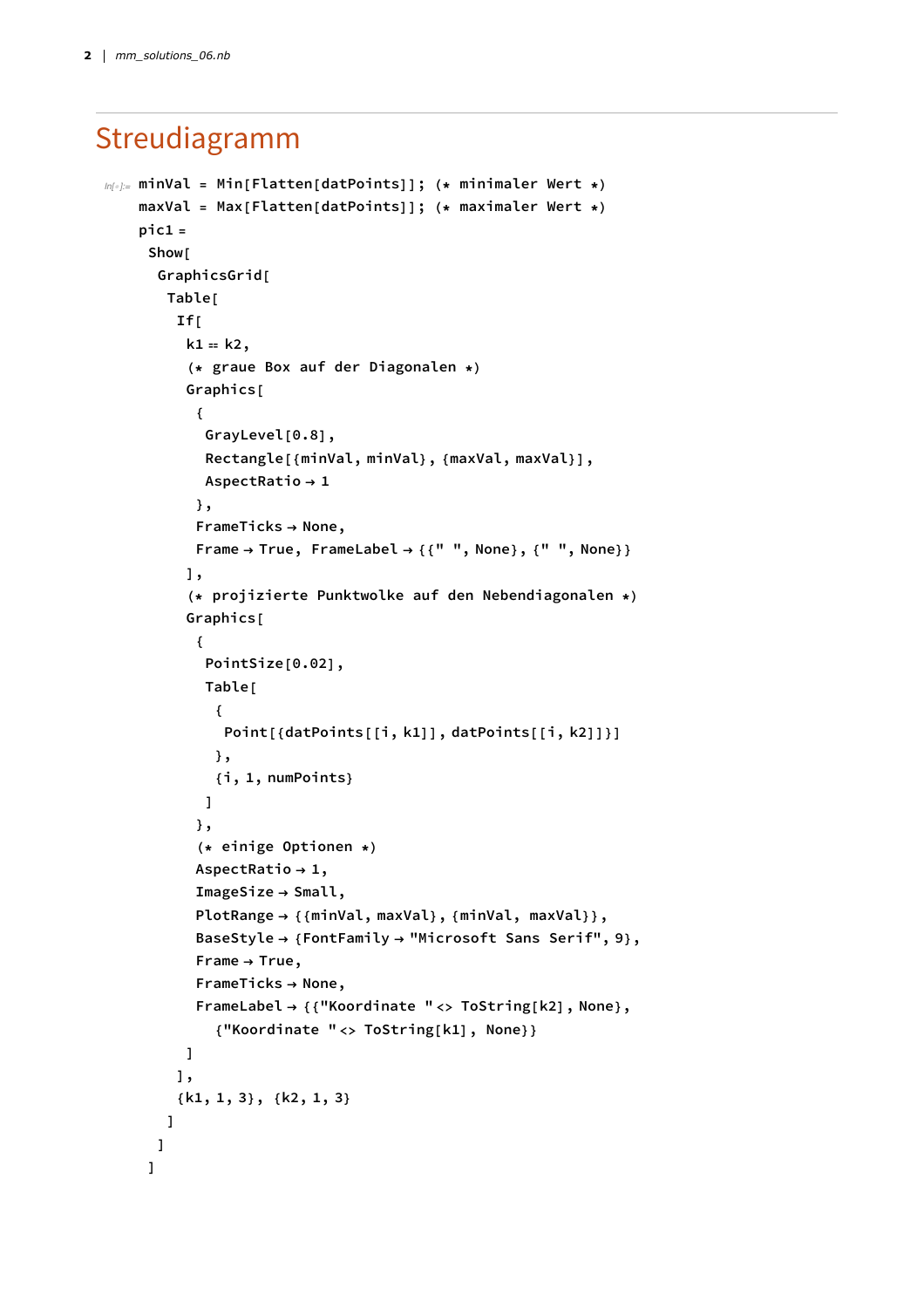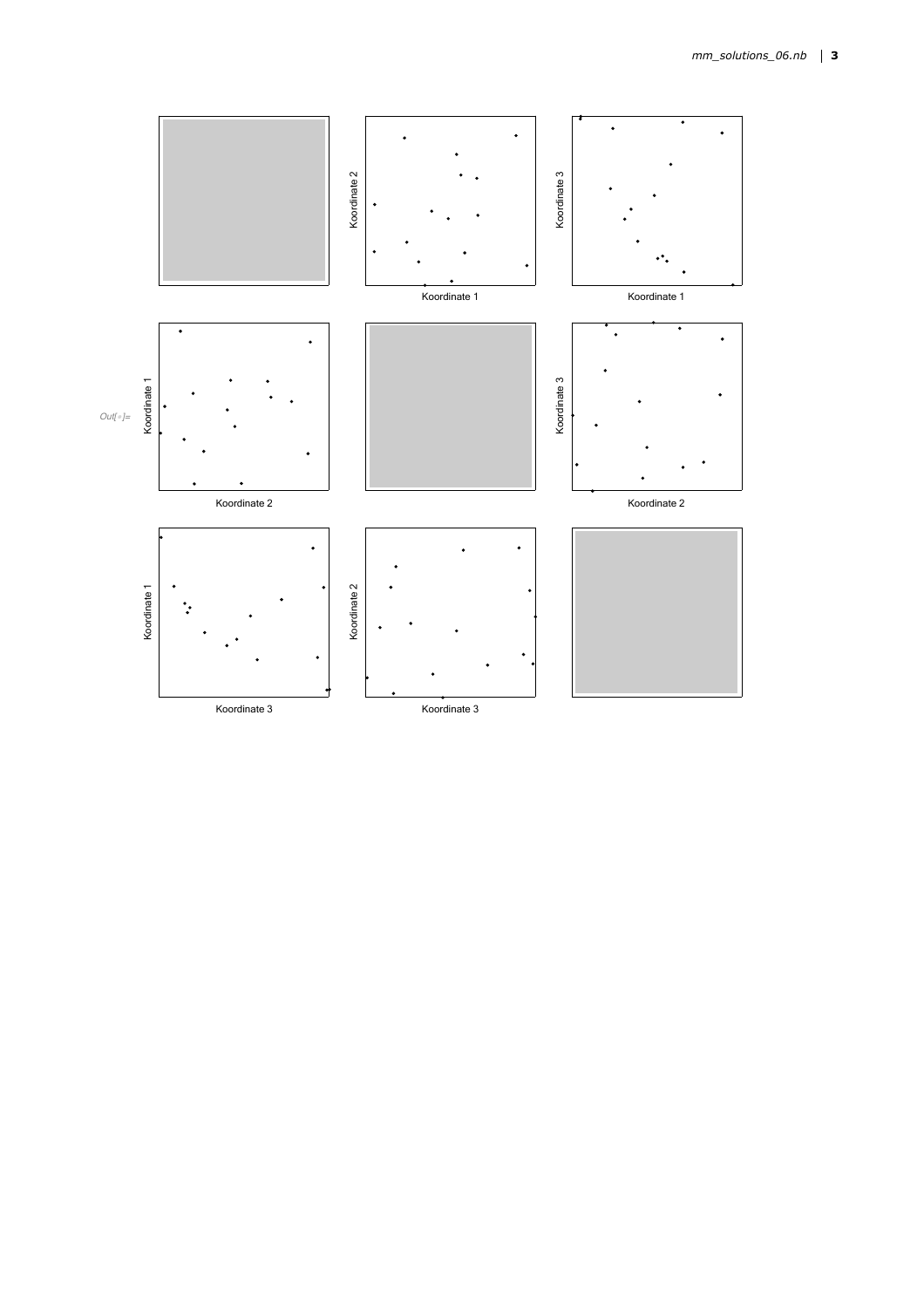#### Kovarianz-Matrix

```
In[!]:= (* Berechnung der Matrix *)
      covMatrix =
         Sum
           y = datPoints[[i]] - datCenter;
             y1 * y1 y1 * y2 y1 * y3
              y1*y2 y2*y2 y2*y3 | /. { y1 -> y[[1]], y2 -> y[[2]], y3 -> y[[3]]},
             \left(y1 \cdot y3 \cdot y2 \cdot y3 \cdot y3 \cdot y3\right){i, 1, numPoints}
            numPoints;
      MatrixForm[covMatrix]
Out[!]//MatrixForm=
        0.245153 0.0435489 -0.143106
        0.0435489 0.308863 0.0627695
       -0.143106 0.0627695 0.468494
  In[!]:= (* alternative Berechnung *)
      covMatrix =
         Sum[
           Dot[Transpose[{datPoints[[i]] - datCenter}], {datPoints[[i]] - datCenter}],
           {i, 1, numPoints}
          ] / numPoints;
      MatrixForm[covMatrix]
Out[!]//MatrixForm=
         0.245153 0.0435489 -0.143106
        0.0435489 0.308863 0.0627695
       \Big(-0.143106\ 0.0627695\ 0.468494\ \Big)In[!]:= (* Eigenwerte und Eigenvektoren *)
      covEVectors = Eigenvectors[covMatrix];
      covEValues = Eigenvalues[covMatrix];
      covPValues = Sqrt[covEValues ];
```